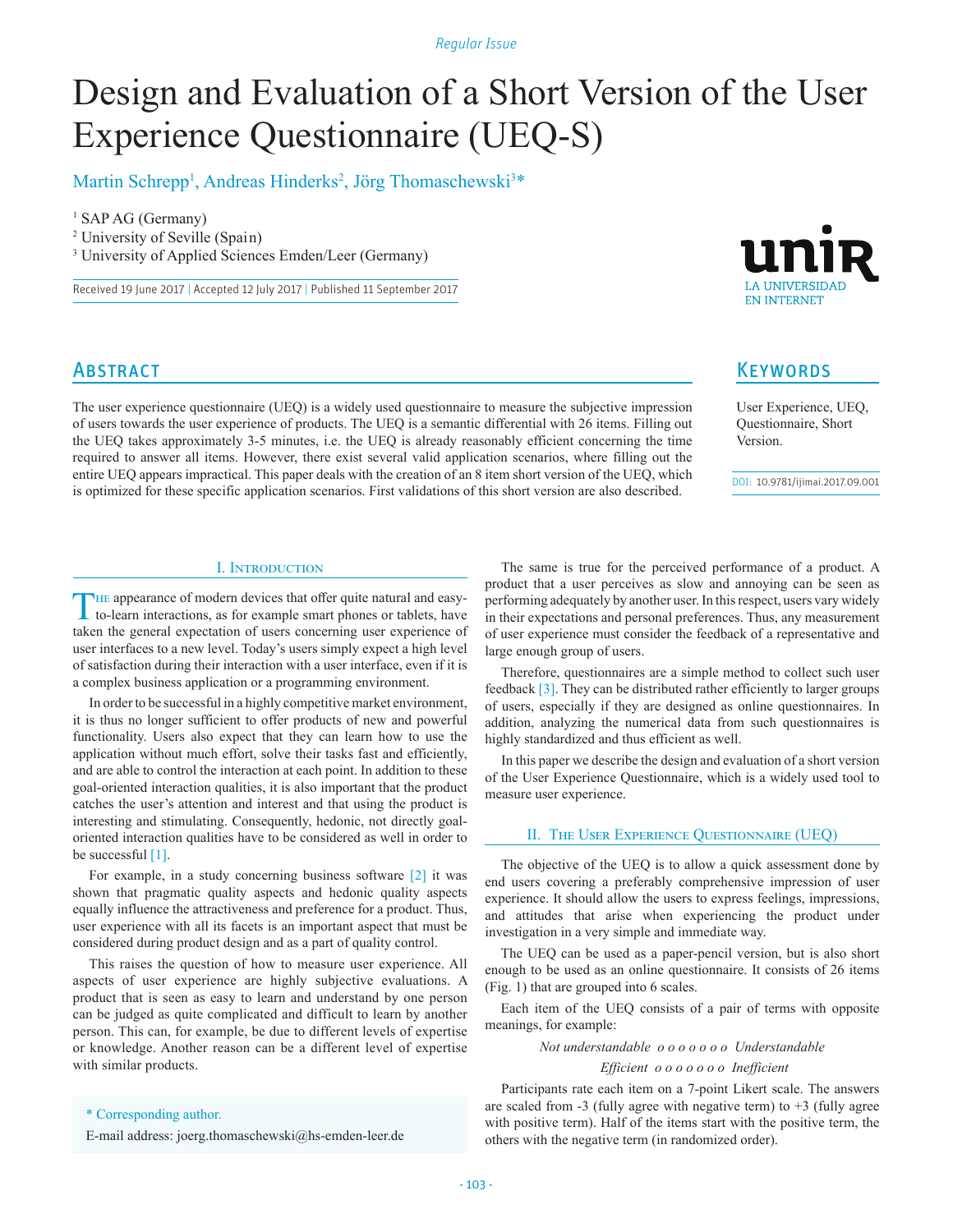The original version of the UEQ was designed in German [4], [5], but has so far been translated to several languages like Spanish [7] and Portuguese [11]. The English version of the UEQ is shown in Fig. 1.

| annoying           | 0000000 | enjoyable                  | $\mathbf{1}$   |
|--------------------|---------|----------------------------|----------------|
| not understandable | 0000000 | understandable             | $\overline{2}$ |
| creative           | 0000000 | dull                       | 3              |
| easy to learn      | 0000000 | difficult to learn         | $\overline{4}$ |
| valuable           | 0000000 | inferior                   | 5              |
| boring             | 0000000 | exciting                   | 6              |
| not interesting    | 0000000 | interesting                | $\overline{7}$ |
| unpredictable      | 0000000 | predictable                | 8              |
| fast               | 0000000 | slow                       | 9              |
| inventive          | 0000000 | conventional               | 10             |
| obstructive        | 0000000 | supportive                 | 11             |
| good               | 0000000 | bad                        | 12             |
| complicated        | 0000000 | easy                       | 13             |
| unlikable          | 0000000 | pleasing                   | 14             |
| usual              | 0000000 | leading edge               | 15             |
| unpleasant         | 0000000 | pleasant                   | 16             |
| secure             | 0000000 | not secure                 | 17             |
| motivating         | 0000000 | demotivating               | 18             |
| meets expectations | 0000000 | does not meet expectations | 19             |
| inefficient        | 0000000 | efficient                  | 20             |
| clear              | 0000000 | confusing                  | 21             |
| impractical        | 0000000 | practical                  | 22             |
| organized          | 0000000 | cluttered                  | 23             |
| attractive         | 0000000 | unattractive               |                |
| friendly           | 0000000 | unfriendly                 | 25             |
| conservative       | 0000000 | innovative                 | 26             |
|                    |         |                            |                |

Fig. 1. English version of the UEQ.

The original German version of the UEQ was designed using a data analytics approach to ensure the practical relevance of the constructed scales. Each scale represents a distinct UX quality aspect.

An initial set of more than 200 potential items related to UX was created with usability experts in two brainstorming sessions. A number of these experts then reduced the selection to a raw version of 80 items.

The raw version was used in several studies (with a total of 153 participants) on the quality of interactive products, including a statistics software package, cell phone address books, online collaboration software, or business software. Finally, the scales and the items representing each scale were extracted from this data set by principal component analysis [4], [5].

This analysis yielded the final questionnaire with 26 items arranged into six scales:

- *Attractiveness*: Overall impression of the product. Do users like or dislike it? Is it attractive, enjoyable or pleasing?
- *Perspicuity*: Is it easy to get familiar with the product? Is it easy to learn? Is the product easy to understand and unambiguous?
- *Efficiency*: Can users solve their tasks without unnecessary effort? Is the interaction efficient and fast? Does the product react to user input quickly?
- *Dependability*: Does the user feel in control of the interaction? Can he or she predict the system's behavior? Does the user feel confident when working with the product?
- *Stimulation*: Is it exciting and motivating to use the product? Is it enjoyable to use?
- *Novelty*: Is the product innovative and creative? Does it capture the user's attention?

Scales are not assumed to be independent. In fact, a user's general impression is recorded by the *Attractiveness* scale, which should be influenced by the values on the other 5 scales (see Fig. 2).



Fig. 2. Assumed scale structure of the User Experience Questionnaire (UEQ).

*Attractiveness* is a pure valence dimension (emotional reaction on a pure acceptance/rejection dimension). *Perspicuity*, *Efficiency,* and *Dependability* are pragmatic quality aspects, i.e. they describe interaction qualities that relate to the tasks or goals the user aims to reach when using the product. *Stimulation* and *Novelty* are hedonic quality aspects, i.e. they do not relate to tasks and goals, but describe aspects related to pleasure or fun while using the product [2], [6].

For details concerning the design and validation of the UEQ see [4], [5]. Helpful hints on using the UEQ are also available in [7], [8]. There is a benchmark available as well, which is described in [12].

For a semantic differential like the UEQ, it is very important that participants can fill it out in their native language. Thus, several contributors created a number of translations.

The UEQ is currently available in 19 languages (German, English, French, Italian, Russian, Spanish [7], Portuguese [11], Turkish, Chinese, Japanese, Indonesian [10], Dutch, Estonian, Slovene, Swedish, Greek, Polish, Hindi, and Bulgarian).

The UEQ in all available languages, an Excel sheet for data analysis, and the UEQ Handbook are available free of charge at [www.ueq-online.org.](http://www.ueq-online.org)

#### III. Scenarios Requiring a Short Version?

Usually, 3-5 minutes are sufficient to fill out the UEQ including some demographic data  $[3]$ . Thus, the UEQ is already a quite efficient method to capture the opinion of a user towards the user experience of a product, leading to the obvious question why a shorter version is needed at all?

In the last couple of years we received a number of requests for a shorter version, and some users even created their own short version by removing a few items (which is not a recommended practice for a standardized questionnaire like the UEQ  $[9]$ ). Accordingly, there seem to be some cases in which a full UEQ is considered to be too time consuming.

All these requests came from three different generic application scenarios in which only a very small number of items could be used to measure user experience.

1. The first scenario is collecting data when the user leaves a web shop or web service. For example, the user has just ordered something in a web shop and logs out. After pressing the log out button, the user is asked to fill out a short questionnaire concerning the user experience of the shop. In such scenarios it is crucial that the user has the impression that filling out the questionnaire can be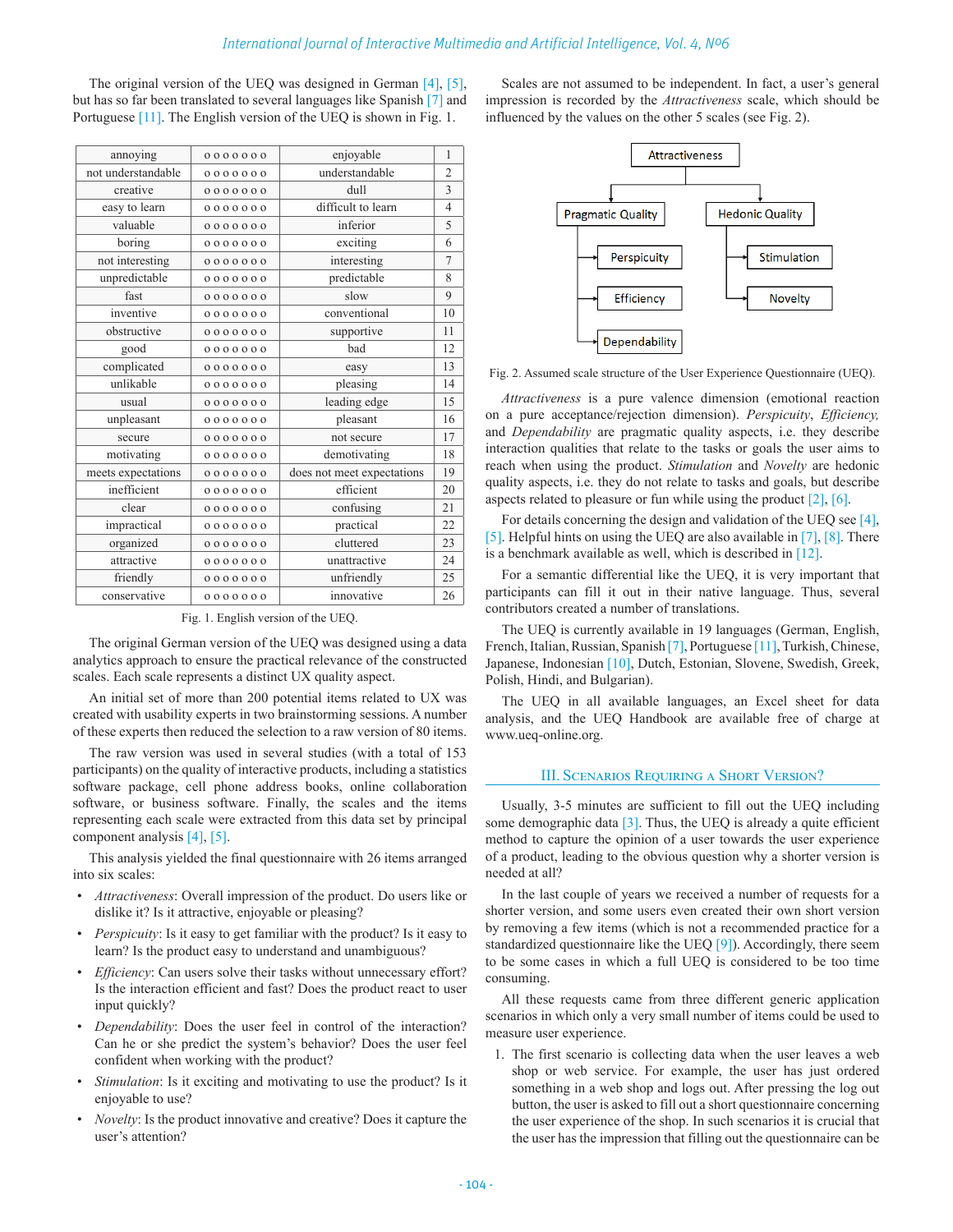done extremely fast. Otherwise, users will refuse to give feedback (they are finished with their initial task and are in the process of leaving the shop, so motivating them to spend some more time on feedback is difficult). Presenting an entire UEQ with all 26 questions in such a scenario will severely reduce the number of users willing to give feedback.

2. In the second and quite frequent scenario, a questionnaire concerning user experience should be included in an already existing product experience questionnaire. Typically, such a questionnaire is sent out after a customer has purchased a product and has already used it for some time.

Such questionnaires try to collect data about the entire product experience, asking, for example, why the customer chose the product, if the functionality of the product fulfills the expectations, if the purchasing process was pleasant, if the customer wants to be informed about similar or other products of the company in the future, etc. As a result, such questionnaires tend to be quite lengthy. Thus, it is difficult to add a full 26 item user experience questionnaire in such cases.

On the other hand, it is often not possible to collect data concerning user experience in a separate questionnaire, since the number of customer interactions cannot exceed a certain limit (customers can get easily annoyed if they receive such marketing e-mails too often).

Thus, including a very short user experience section in such a customer experience questionnaire is often the only way for UX practitioners to collect feedback on their customers' user experience.

3. A third scenario mentioned sometimes are experimental settings where a participant is asked to judge the user experience of several products or variants of a product in one session. In such scenarios the products or product variants are presented to the participant in a random order one after the other, and they have to fill out a questionnaire concerning user experience for each of them. In such a setting, the number of items must be kept to a minimum. Otherwise the participant will be stressed and the quality of answers will decrease quickly.

All of these scenarios share the requirement that the number of items must be small. In addition, any instruction must be simple and quick to read.

#### IV. Construction of the Short Version

The short version should contain only a limited number of items, but it should still cover the spectrum of product qualities measured by the UEQ.

To shorten the UEQ it was decided to skip the measurement of the single dimensions and to concentrate on the measurement of the two meta-dimensions *pragmatic* and *hedonic quality*. For each of these dimensions four items are chosen. Thus, the short version of the UEQ (henceforth: UEQ-S) will only contain eight items, grouped into two scales. In addition, the mean value of the eight items will be given as an overall UX value.

A data set with 1867 data records was collected by the German UEQ in previous studies. Each data record reflects the evaluation of a product by a participant. In total, 21 different products were assessed (business software, web shops, household appliances, etc.).

A main component analysis was performed on all twelve UEQ items from the *Efficiency*, *Perspicuity* and *Dependability* scales. For the analysis the number of factors was set to 1, and the four items that showed the highest loading on this factor were chosen. These were the items 11, 13, 20, and 21 (see Fig. 1) of the UEQ. They therefore represent the *Pragmatic Quality* scale of the short version UEQ-S.

The same procedure was repeated for the eight UEQ items from the *Stimulation* and *Originality* scales. The items 6, 7, 10, and 15 (see Fig. 1) showed the highest loadings and thus represent the *Hedonic Quality* scale of the UEQ-S.

The UEQ-S thus consists of items shown in Fig. 3:

| obstructive     | 0000000 | supportive   |                |
|-----------------|---------|--------------|----------------|
| complicated     | 0000000 | easy         | $\overline{c}$ |
| inefficient     | 0000000 | efficient    | 3              |
| clear           | 0000000 | confusing    |                |
| boring          | 0000000 | exiting      | 5              |
| not interesting | 0000000 | interesting  | 6              |
| conventional    | 0000000 | inventive    |                |
| usual           | 0000000 | leading edge |                |
|                 |         |              |                |

Fig. 3. The short version UEQ-S.

The first four items represent the pragmatic quality scale and the last four items the hedonic quality scale.

To check the cross-loadings the data set was reduced to these eight items and a main component analysis (varimax rotation) was performed with two factors. Table 1 shows the items' loadings on these factors.

| TABLE I. LOADINGS OF THE ITEMS OF THE SHORT VERSION UEO-S ON THE |
|------------------------------------------------------------------|
| FACTORS PRAGMATIC AND HEDONIC QUALITY                            |

| Item                          | Pragmatic | Hedonic |
|-------------------------------|-----------|---------|
| clear / confusing             | 0.71      | 0.21    |
| inefficient / efficient       | 0.63      | 0.39    |
| complicated / easy            | 0.79      | 0.10    |
| obstructive / supportive      | 0.69      | 0.41    |
| boring / exiting              | 0.29      | 0.74    |
| not interesting / interesting | 0.36      | 0.75    |
| conventional / inventive      | 0.19      | 0.82    |
| usual / leading edge          | 0.19      | 0.86    |

Thus, the items show the intended scale structure. Only the item *obstructive/supportive* yields a relevant, but still relatively small crossloading to the other factor. The other items load strongly on the factor they belong to and only weakly to the other factor.

In the original UEQ half of the items start with the positive term and the other half of items start with the negative term. In addition, the order of the items is randomized in the questionnaire. This was done to be able to detect participants that do not answer seriously [9] and to force users to carefully read the alternatives. However, this also has some disadvantages. The change of polarity must be explained in the instruction and in addition, it is cognitively more demanding for the participants.

In order to simplify the instruction and make it easier to fill in the questionnaire, it was decided that all items have the same polarity. The left side reflects the negative term and the right side the positive term (see Fig. 3). In addition, the order is not randomized: the first 4 items reflect the pragmatic quality and the items 5 to 8 the hedonic quality.

#### V. PREDICTION QUALITY

As a first evaluation we calculated how well the scales of the short version (UEQ-S) approximate the corresponding scales of the full version (UEQ). Therefore, in our data set that was used to design the short version, we calculated the difference between the mean value of all 8 items in the short version and the mean value of all 26 items (here 12 items belong to pragmatic quality, 8 belong to hedonic quality and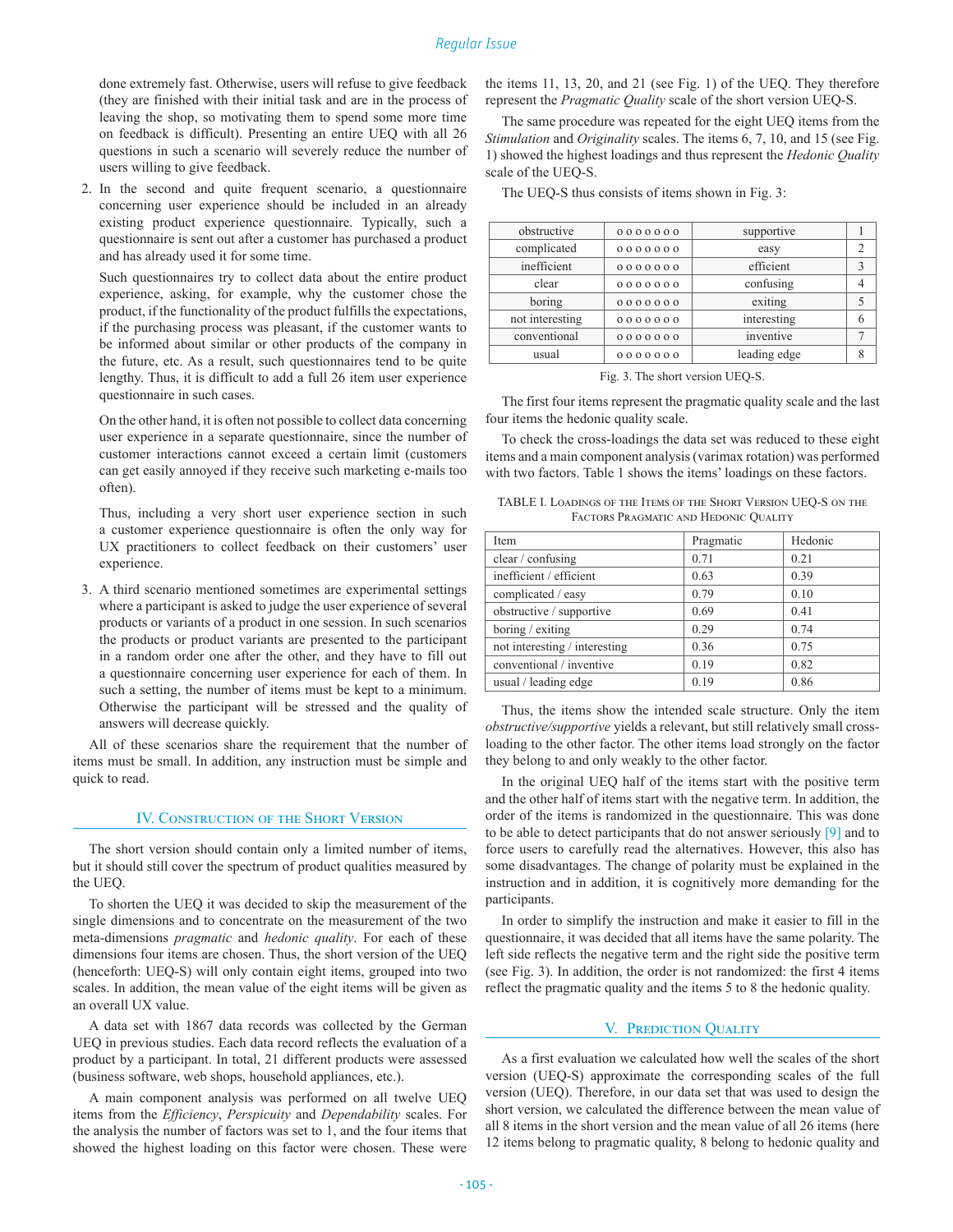6 belong to the scale *Attractiveness*, which is neither pragmatic nor hedonic) in the full UEQ for each participant. The same was done for the scales pragmatic and hedonic quality of the short version.

Regarding the pragmatic quality we calculated the difference between the mean of the four items of the pragmatic quality scale of the UEQ-S and all twelve items of the *Efficiency*, *Perspicuity* and *Dependability* scales in the full UEQ for each participant.

Following that pattern, we compared the difference between the four items of the hedonic quality scale of the UEQ-S with the mean of the eight items of the *Stimulation* and *Originality* scales in the full UEQ.

The distribution of these differences (kernel density plots) is shown in Fig. 4, Fig. 5 and Fig. 6.











Fig. 6. Distribution of the difference per participant between the full UEQ and the short version UEQ-S for hedonic quality.

The mean and standard deviation of the observed differences are 0.06 (0.39) for all items (Fig. 4), -0.09 (0.46) (Fig. 5) for the items concerning pragmatic quality and -0.03 (0.45) (Fig. 6) for the items concerning hedonic quality. Please note that the UEQ scale ranges from  $-3$  to  $+3$ , so these differences concerning the scale means are quite small.

In all three cases the distribution of the observed differences is nearly symmetrical around zero, thus there is no systematic over- or underestimation based on the reduced number of items in the short version UEQ-S. It is evident that the short version is able to predict the values of the full version quite accurately.

#### VI.An Evaluation Study

In a first study with the short version 47 students judged the user experience of different well-known products. Each student could choose to judge either Amazon, Skype or Wikipedia with an online version of the UEQ-S. We only report results for Amazon, since for the other two products there were simply not enough data to draw meaningful conclusions.

The consistency of the pragmatic quality and hedonic quality scales was reasonably high. The corresponding Cronbach Alpha values were 0.85 (pragmatic quality) and 0.81 (hedonic quality).

The scale means for Amazon (N=31 students decided to judge Amazon) were 1.09 for pragmatic and 0.51 for hedonic quality. These values are quite similar to the values obtained in an older study with a similar target group (German students) and the full UEQ. In this study the mean value for the *Efficiency*, *Perspicuity* and *Dependability* UEQ scales was 1.17 and the mean value for *Stimulation* and *Originality* was 0.66. Thus, the short version UEQ-S seems to approximate the long version expectedly well.

A main component analysis of this data set shows the expected factor structure once more. The loading of the items of the two extracted factors (factors were extracted according to the Kaiser-Guttman criterium, loadings after varimax rotation) are shown in Table 2.

| Item                          | Factor 1<br>pragmatic quality | Factor 2<br>hedonic quality |
|-------------------------------|-------------------------------|-----------------------------|
| clear / confusing             | 0.825                         | $-0.209$                    |
| inefficient / efficient       | 0.833                         | 0.255                       |
| complicated / easy            | 0.849                         | $-0.033$                    |
| obstructive / supportive      | 0.789                         | 0.215                       |
| boring / exiting              | 0.274                         | 0.701                       |
| not interesting / interesting | 0.220                         | 0.806                       |
| conventional / inventive      | $-0.047$                      | 0.841                       |
| usual / leading edge          | $-0.221$                      | 0.809                       |

TABLE II. Factor Loadings on the Two Extracted Factors of the Short Version UEQ-S for the Full Data Set of the Study (47 Participants)

#### VII. Language Versions

The items of the UEQ-S are a subset of the UEQ items. Accordingly, all the available translations of the UEQ can be used, i.e. the UEQ-S is directly available in all languages for which a full version exists (German, English, French, Italian, Russian, Spanish, Portuguese, Turkish, Chinese, Japanese, Indonesian, Dutch, Estonian, Slovene, Swedish, Greek, Polish, Hindi, and Bulgarian).

The translated version of the UEQ-S can simply be created by choosing the corresponding items from the full UEQ of the desired language.

However, the question remains if the selected items predict the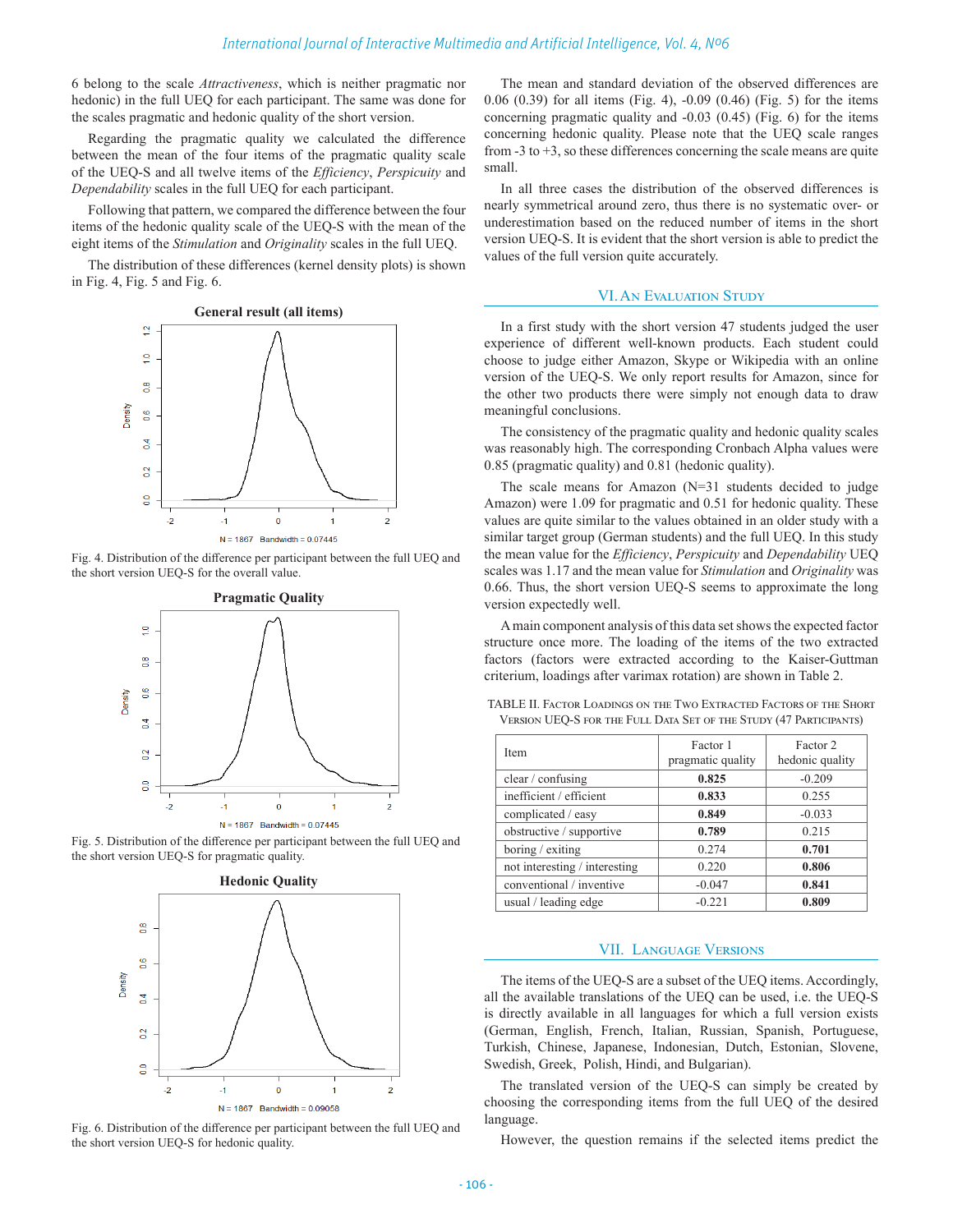behavior of the full UEQ as well as the German version. We cannot verify this for all translations yet, since we do not have access to sufficiently large data sets for all of them. So far, this is only possible for some languages.

Table 3 shows the measured deviation per participant between the short version and the corresponding values for the long version for five languages (same computation method as described in the validation of the German short version above).

TABLE III. Deviations between Short Version UEQ-S and Full Version

| Language   | A11        | Pragmatic     | Hedonic    | n   |
|------------|------------|---------------|------------|-----|
| Portuguese | 0.19(0.33) | 0.07(0.41)    | 0.13(0.41) | 206 |
| Turkish    | 0.13(0.39) | $-0.06(0.44)$ | 0.22(0.47) | 943 |
| Spanish    | 0.16(0.38) | 0.02(0.49)    | 0.1(0.38)  | 377 |
| Indonesian | 0.14(0.33) | $-0.15(0.38)$ | 0.25(0.38) | 212 |
| English    | 0.15(0.34) | 0.03(0.43)    | 0.17(0.36) | 224 |

The data shows that for these languages the fit between the short version and the full version of the UEQ is good enough to allow a practical application of the UEQ-S. For example, for the English version we can expect that the mean of the eight items of the UEQ-S deviates 0.15 (on average) from the mean of all 26 UEQ items. For the four UEQ-S items of the pragmatic quality scale the deviation from the mean of all twelve UEQ items of the *Efficiency*, *Dependability* and *Perspicuity* scales is 0.03 on average. For the four UEQ-S items of the hedonic scale the deviation from the mean of all eight UEQ items of the scales *Stimulation* and *Originality* averages at 0.17. Thus, as in the case of the German version, the approximation is quite good.

## VIII. Limitations of the Short Version UEQ-S

We described the design of the UEQ's short version UEQ-S. For a UX professional who wants to plan an evaluation the question arises which of the two versions should be used. Obviously, the short version has some advantages concerning the number of questions and accordingly the time the participants need to fill out the questionnaire.

However, this comes at a price. The full UEQ gives a detailed feedback concerning 6 different aspects of UX, i.e. measures on the *Attractiveness*, *Efficiency*, *Perspicuity*, *Dependability*, *Stimulation* and *Originality* scales. This is lost in the short version that only distinguishes between pragmatic and hedonic quality.

Given the fact that even a full UEQ requires only 3-5 minutes, the usage of the UEQ-S should be limited to the scenarios described in the beginning of this paper. The short version should only be used in situations where a full UEQ can not be applied at all. Otherwise, the loss of detailed information is not compensated by saving time in filling out the questionnaire.

#### IX. CONCLUSION

We described the design and validation of a short version of the UEQ. It consists of only eight of the 26 items of the UEQ. The short version, which is named UEQ-S, contains two subscales (pragmatic and hedonic quality; 4 items each) and a total value reflecting the overall user experience.

It was shown that the short version is able to predict the behavior of the full version concerning pragmatic and hedonic quality. The mean value obtained by the four items of the short version approximates the values obtained by averaging all 12 pragmatic items (from the *Efficiency*, *Perspicuity* and *Dependability* scales) and all 8 hedonic items (from the *Stimulation* and *Originality* scales) of the full version.

In a first application study concerning Amazon done with German

students, the scales showed a high level of consistency. In addition, the measured mean for the pragmatic and hedonic quality approximates the values obtained by the full UEQ collected in a previous study.

The short version UEQ-S is only intended for specific scenarios which do not allow employing a full UEQ. The UEQ-S does not allow measuring the detailed UX qualities *Attractiveness*, *Efficiency*, *Perspicuity*, *Dependability*, *Stimulation* and *Novelty*, which are part of the UEQ report. It is, in general, quite useful to gather these detailed values when it comes to interpreting the results and define areas of improvement [3].

Thus, the short version UEQ-S only allows a rough measurement on higher level meta-dimensions. Our recommendation therefore is to only use the short version UEQ-S in the scenarios described in this paper. The short version should not replace the usage of the full version in standard scenarios, for example after usability tests. In such scenarios, the small gain in efficiency does not compensate for the loss of detailed information on the single scales and therefore more detailed quality aspects.

#### **REFERENCES**

- [1] Preece, J.; Rogers, Y. & Sharpe, H. (2002): Interaction design: Beyond human-computer interaction. New York: Wiley.
- [2] Schrepp, M.; Held, T. & Laugwitz, B.: The influence of hedonic quality on the attractiveness of user interfaces of business management software. Interacting with Computers 18, pp. 1055-1069 (2006).
- [3] Schrepp, M.; Hinderks, A. & Thomaschewski, J. (2014). Applying the User Experience Questionnaire (UEQ) in Different Evaluation Scenarios. In: Marcus, A. (Ed.): Design, User Experience, and Usability. Theories, Methods, and Tools for Designing the User Experience. Lecture Notes in Computer Science, Volume 8517, pp. 383-392, Springer International Publishing.
- [4] Laugwitz, B.; Schrepp, M. & Held, T. (2006). Konstruktion eines Fragebogens zur Messung der User Experience von Softwareprodukten. [Construction of a questionnaire for the measurement of user experience of software products] In: A.M. Heinecke & H. Paul (Eds.): Mensch & Computer 2006 – Mensch und Computer im Strukturwandel. Oldenbourg Verlag, pp. 125-134.
- [5] Laugwitz, B.; Schrepp; M. & Held, T. (2008). Construction and evaluation of a user experience questionnaire*.* In: Holzinger, A. (Ed.): USAB 2008, LNCS 5298, pp. 63-76.
- [6] Hassenzahl, M. (2001). The effect of perceived hedonic quality on product appealingness. International Journal of Human-Computer Interaction, 13(4), pp. 481-499.
- [7] Rauschenberger, M.; Schrepp, M.; Perez-Cota, M.; Olschner, S. & Thomaschewski, J. (2013): Efficient Measurement of the User Experience of Interactive Products. How to use the User Experience Questionnaire (UEQ). Example: Spanish Language Version. In: International Journal of Interactive Multimedia and Artificial Intelligence, 2(1), pp. 39-45.
- [8] Schrepp, M. (2015). User Experience Questionnaire Handbook. DOI: 10.13140/RG.2.1.2815.0245. Available under: https://www.researchgate. net/publication/281973617\_User\_Experience\_Questionnaire\_Handbook.
- [9] Schrepp, M.; Hinderks, A. & Thomaschewski, J. (2016). User Experience mit Fragebögen evaluieren - Tipps und Tricks für Datenerhebung, Auswertung und Präsentation der Ergebnisse. S. Hess & H. Fischer (Hrsg.): Mensch und Computer 2016 – Usability Professionals. [http://](http://dx.doi.org/10.18420/muc2016-up-0016) [dx.doi.org/10.18420/muc2016-up-0016.](http://dx.doi.org/10.18420/muc2016-up-0016)
- [10] Santoso, H.B.; Schrepp, M.; Isal, R.Y.K.; Utomo, A.Y. & Priyogi, B. (2016). User Experience Questionnaire: Development of an Indonesian Version and Its Usage for Product Evaluation. The Journal of Educators Online-JEO January 2016 ISSN 1547-500X Vol 13 Number 1, pp. 58-79.
- [11] Pérez Cota, M.; Thomaschewski, J.; Schrepp, M. & Goncalves, R. (2014). Efficient Measurement of the User Experience. A Portuguese Version. Procedia Computer Science. 5th International Conference on Software Development and Technologies for Enhancing (27), pp. 491-498. DOI: 10.1016/j.procs.2014.02.053
- [12] Schrepp, M.; Hinderks, A. & Thomaschewski, J. (2017). Construction of a benchmark for the User Experience Questionnaire (UEQ). International